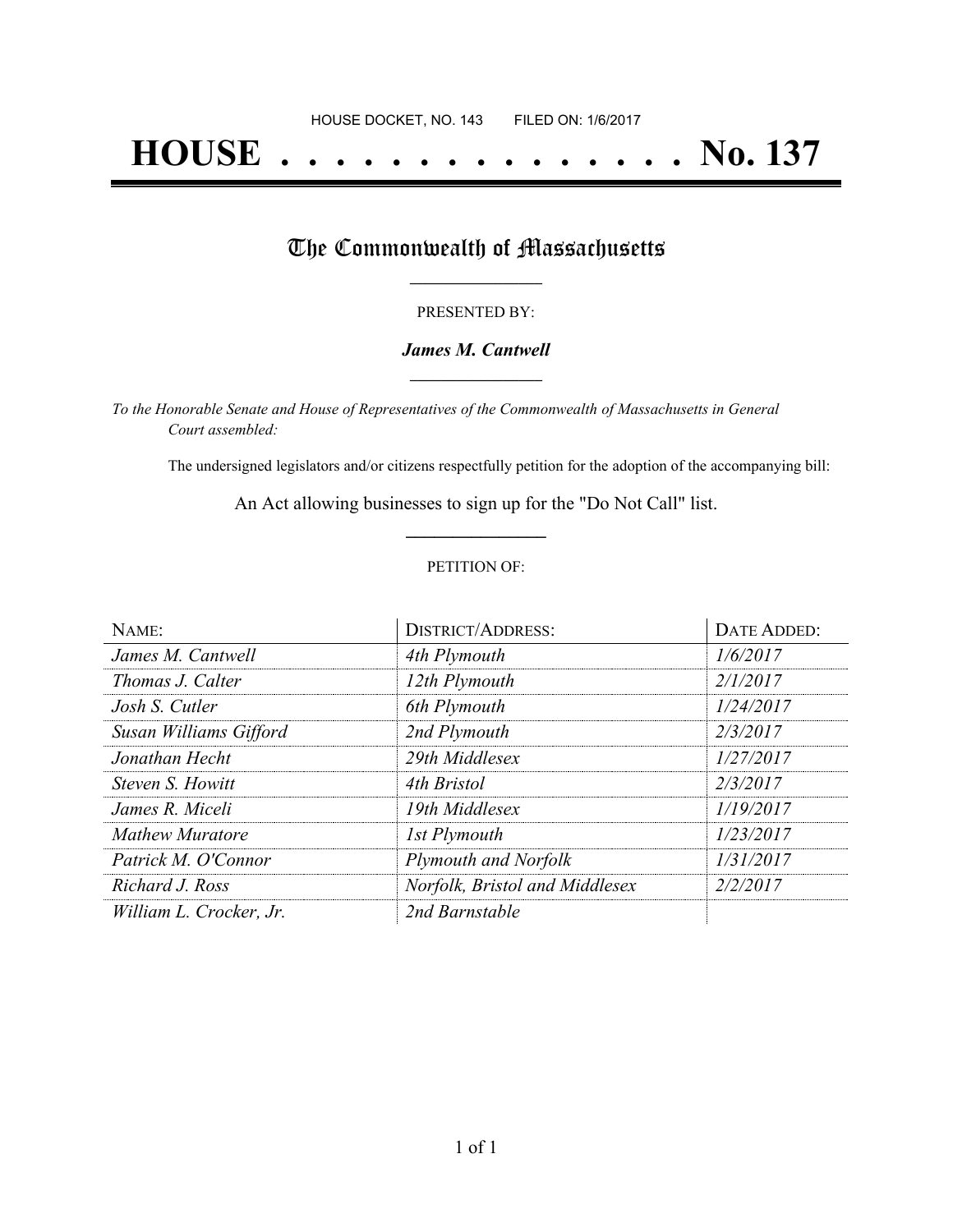## **HOUSE . . . . . . . . . . . . . . . No. 137**

By Mr. Cantwell of Marshfield, a petition (accompanied by bill, House, No. 137) of James M. Cantwell and others relative to telemarketing solicitation. Consumer Protection and Professional Licensure.

#### [SIMILAR MATTER FILED IN PREVIOUS SESSION SEE HOUSE, NO. *159* OF 2015-2016.]

### The Commonwealth of Massachusetts

**In the One Hundred and Ninetieth General Court (2017-2018) \_\_\_\_\_\_\_\_\_\_\_\_\_\_\_**

**\_\_\_\_\_\_\_\_\_\_\_\_\_\_\_**

An Act allowing businesses to sign up for the "Do Not Call" list.

Be it enacted by the Senate and House of Representatives in General Court assembled, and by the authority *of the same, as follows:*

- 1 SECTION 1: Section 1 of chapter 159C is hereby amended by striking out the definition
- 2 for "consumer" and inserting in place thereof the following definition:

| 3 | "Consumer", an individual who is a resident of the commonwealth or an association,                 |
|---|----------------------------------------------------------------------------------------------------|
| 4 | corporation, partnership, limited partnership, limited liability company or other entity operating |
| 5 | in the commonwealth, that subscribes to residential or business telephone services in the          |
| 6 | commonwealth and is a prospective recipient of goods or services.                                  |
| 7 | SECTION 2: Section 1 of chapter 159C, as appearing in the 2014 Official Edition, is                |
| 8 | hereby amended by striking out, in line 14, the word "residential".                                |